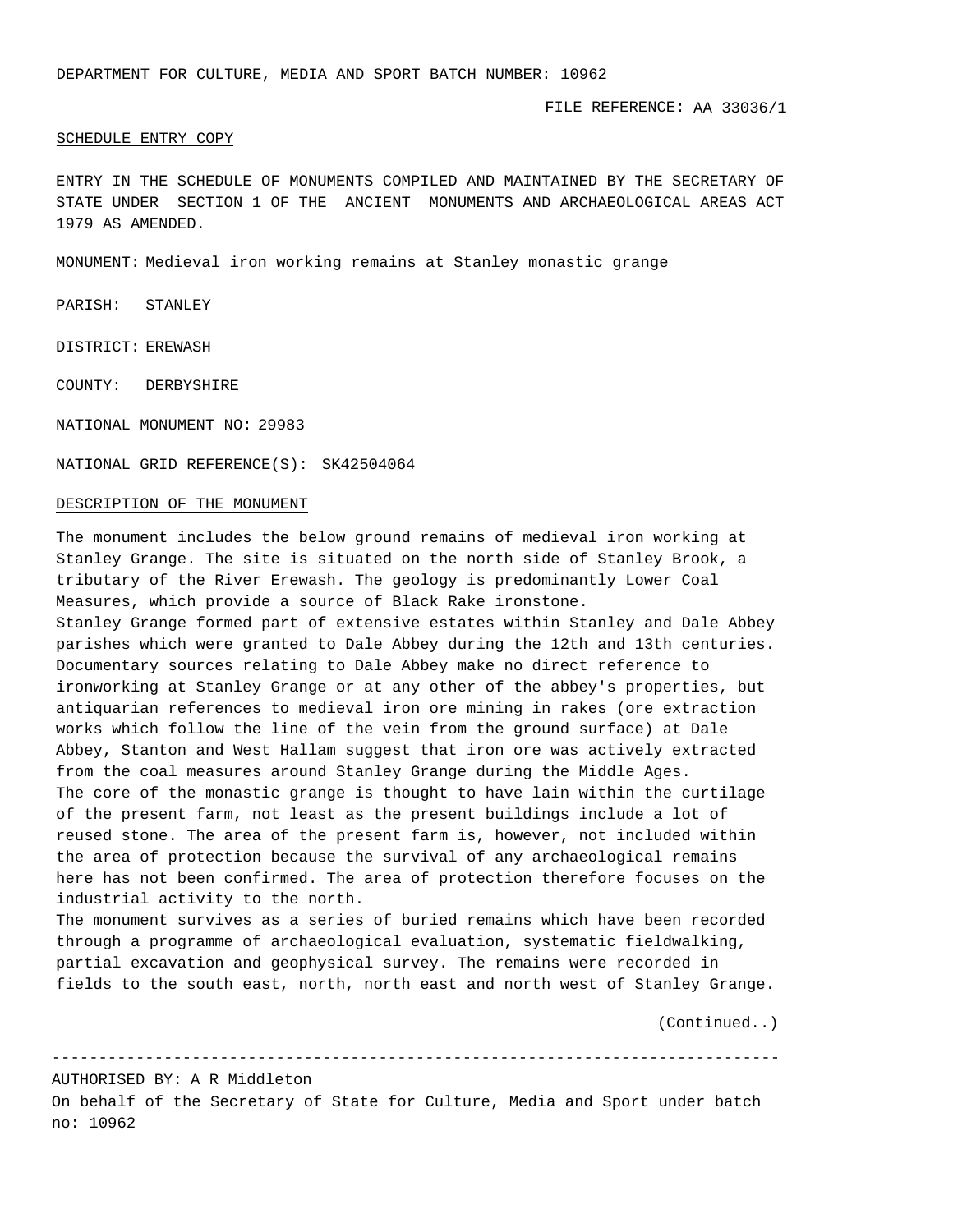DEPARTMENT FOR CULTURE, MEDIA AND SPORT BATCH NUMBER: 10962

Continued from previous page .. NATIONAL MONUMENT NO: 29983

DESCRIPTION OF THE MONUMENT (Continued)

Systematic fieldwalking revealed a scatter of medieval pottery and iron working slag, including tap slag (slag which has been removed from the furnace by a process of tapping and shows the flow marks of the once molten iron). Geophysical survey followed by a series of excavated trenches indicated that the artefact scatters represented the surface remains of a number of buried furnaces.

Total excavation of some of the remains was carried out in advance of open cast mining in the field to the north east of Stanley Grange. The central section of the field was mined, but remains of furnaces which were identified from field walking and geophysical survey have been preserved within the narrow margin around the edge of the open cast area.

From the excavation, the remains of eight furnaces and evidence of ore preparation, smelting, bloom refining and some evidence of secondary smithing were recorded. Archaeomagnetic dates for the iron working place the activities between AD 1220 and 1315. The form of the furnaces in use at Stanley Grange is varied and novel and includes forms associated with ore roasting and crushing. The range of furnace types indicates a degree of technical innovation, particularly with the use of wind power to provide the draft for smelting. The area of protection only includes the remains which were not subjected to total excavation.

All modern fences and track surfaces are excluded from the scheduling, although the ground beneath these is included.

## ASSESSMENT OF IMPORTANCE

A monastic grange was a farm owned and run by a monastic community and independent of the secular manorial system of communal agriculture and servile labour. The function of granges was to provide food and raw materials for consumption within the parent monastic house itself, and also to provide surpluses for sale for profit. The first monastic granges appeared in the 12th century but they continued to be constructed and used until the Dissolution. This system of agriculture was pioneered by the Cistercian order but was soon imitated by other orders. Some granges were worked by resident lay-brothers (secular workers) of the order but others were staffed by non-resident labourers. The majority of granges practised a mixed economy but some were specialist in their function. Five types of grange are known: agrarian farms, bercaries (sheep farms), vaccaries (cattle ranches), horse studs and industrial complexes. A monastery might have more than one grange and the wealthiest houses had many. Frequently a grange was established on lands immediately adjacent to the monastery, this being known as the home grange.

(Continued..)

AUTHORISED BY: A R Middleton On behalf of the Secretary of State for Culture, Media and Sport under batch no: 10962

------------------------------------------------------------------------------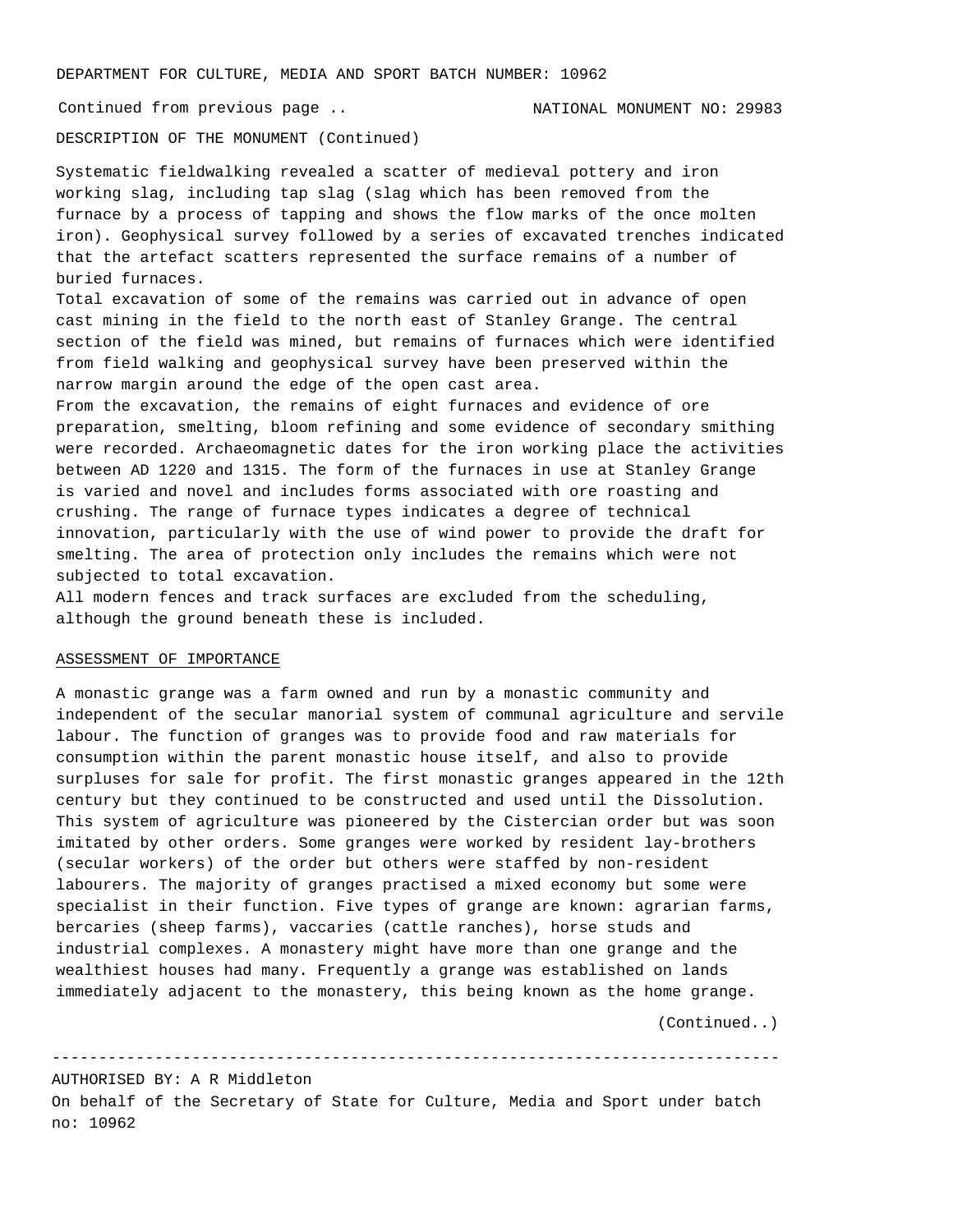DEPARTMENT FOR CULTURE, MEDIA AND SPORT BATCH NUMBER: 10962

ASSESSMENT OF IMPORTANCE (Continued) Continued from previous page .. NATIONAL MONUMENT NO: 29983

Other granges, however, could be found wherever the monastic site held lands. On occasion these could be located at some considerable distance from the parent monastery. Granges are broadly comparable with contemporary secular farms although the wealth of the parent house was frequently reflected in the size of the grange and the layout and architectural embellishment of the buildings. Additionally, because of their monastic connection, granges tend to be much better documented than their secular counterparts. No region was without monastic granges. The exact number of sites which originally existed is not precisely known but can be estimated, on the basis of numbers of monastic sites, at several thousand. Of these, however, only a small percentage can be accurately located on the ground today. Of this group of identifiable sites, continued intensive use of many has destroyed much of the evidence of archaeological remains. In view of the importance of granges to medieval rural and monastic life, all sites exhibiting good archaeological survival are identified as nationally important.

Iron has been produced in England from at least 500 BC. The iron industry, spurred on by a succession of technological developments, has played a major part in the history of the country, its production and overall importance peaking with the Industrial Revolution. Iron ores occur in a variety of forms across England, giving rise to several different extraction techniques, including open casting, seam-based mining similar to coal mining, and underground quarrying, and resulting in a range of different structures and features at extraction sites. Ore was originally smelted into iron in small, relatively low-temperature furnaces known as bloomeries. These were replaced from the 16th century by blast furnaces which were larger and operated at a higher temperature to produce molten metal for cast iron. Cast iron is brittle, and to covert it into malleable wrought iron or steel it needs to be remelted. This was originally conducted in an open hearth in a finery forge, but technological developments, especially with steel production, gave rise to more sophisticated types of furnaces. A comprehensive survey of the iron and steel industry has been conducted to identify a sample of sites of national importance that represent the industry's chronological range, technological breadth and regional diversity.

The buried remains of medieval iron working activities at Stanley Grange provide a rare example of this type of site. Archaeological excavation, field walking and geophysical survey have shown that the buried remains are both well preserved and extensive. The various forms of furnaces recorded indicate a degree of technical innovation and provide evidence of a smelting technique not yet recognised elsewhere. Combined with documentary evidence of land

(Continued..)

AUTHORISED BY: A R Middleton

On behalf of the Secretary of State for Culture, Media and Sport under batch no: 10962

------------------------------------------------------------------------------